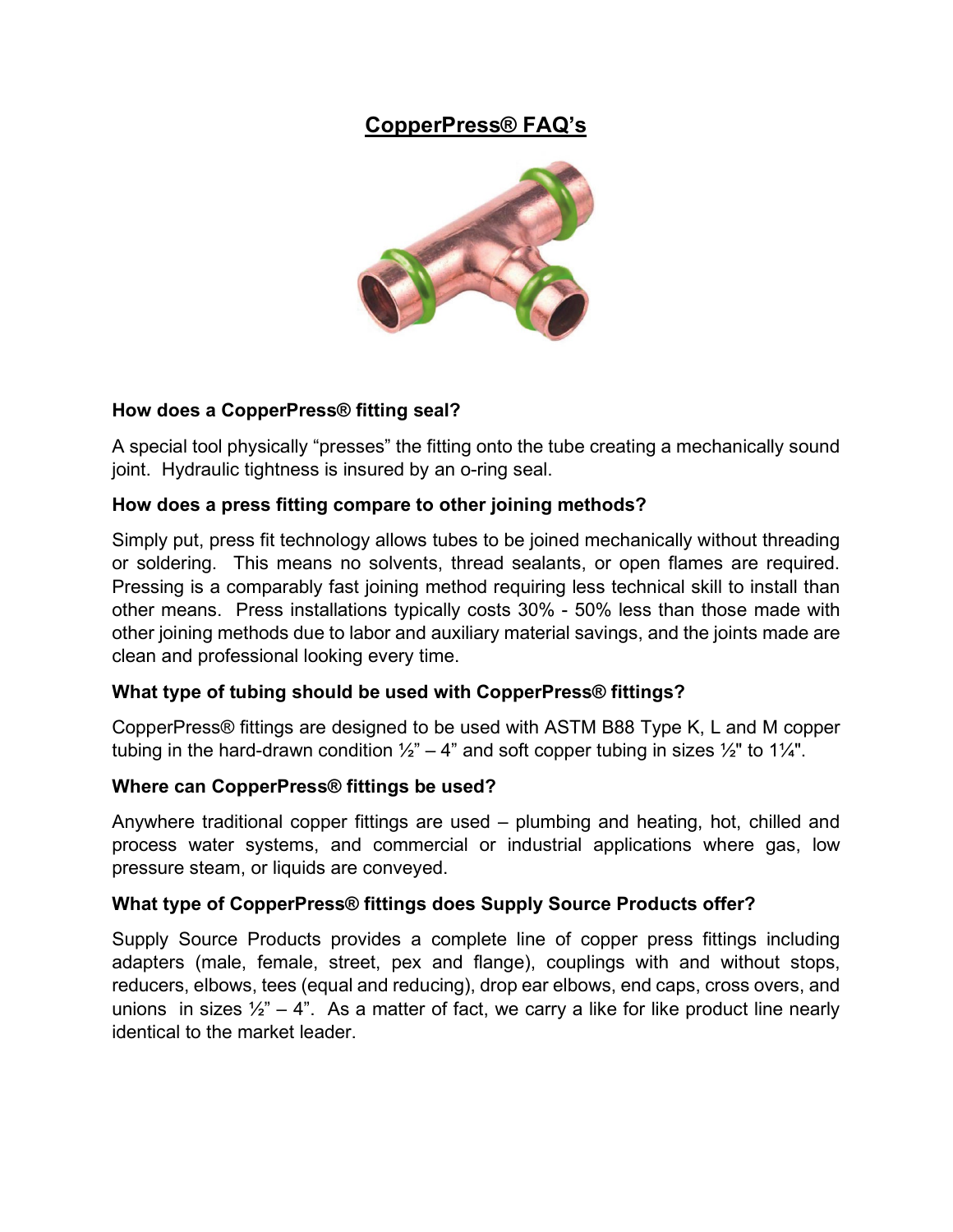## **Can I install CopperPress® fittings in a wet (charged) system?**

CopperPress® fittings can be installed in wet or dry systems, however system pressures should be relieved to avoid injury prior to installation. Being able to make a repair without a complete system drain is a huge advantage.

## **What are CopperPress® fittings made of?**

Our fittings are constructed of lead-free copper or brass and are in compliance with NSF/ANSI/CAN 61.

#### **How can I be assured a joint has been pressed in an installation?**

In addition to a mechanical leak before press feature, CopperPress® fittings feature a colored band that not only provides a visual indication of the o-ring material (green for H2O and yellow for gas), but also alert the installer of an un-pressed connection condition. When pressed, the band falls away.

#### **Why should I use press products instead of those joined by traditional methods (soldering, brazing, welding, threading, etc.)?**

Press connections can be made in the fraction of the time required by other joining methods, and no open flame or flame permit is required. Faster installations translate into significant labor savings. Connections made by pressing are sound, simple, and clean and provide an economical alternative to other means of joining tube.

#### **Are press connections secure?**

Absolutely. Press connections made per Supply Source Product's recommended practice are as secure as any other joining method. Press technology has a multi-decade track record of successful installations all across the world.

#### **How long does it take to make a press connection?**

A press connection can be made in less than a minute with preparing the tube taking 30 seconds or less (deburring and marking insertion depth) and the actual pressing only a few seconds – literally the time it takes to insert the tube and cycle the tool. Unlike other methods full structural integrity and sealing capability is realized immediately.

## **Can a joint be adjusted after pressing?**

Slight torsional adjustments (generally 5 degrees or less) can be made after pressing. More significant rotations require that the joint to be repressed.

## **What press tools should I use when making CopperPress® press connection?**

CopperPress® fittings can be pressed with Milwaukee, REMS, Rigid and Rothenberger tools and associated CTS jaws. Contact Supply Source Products' Customer Service for specific jaw set compatibility.